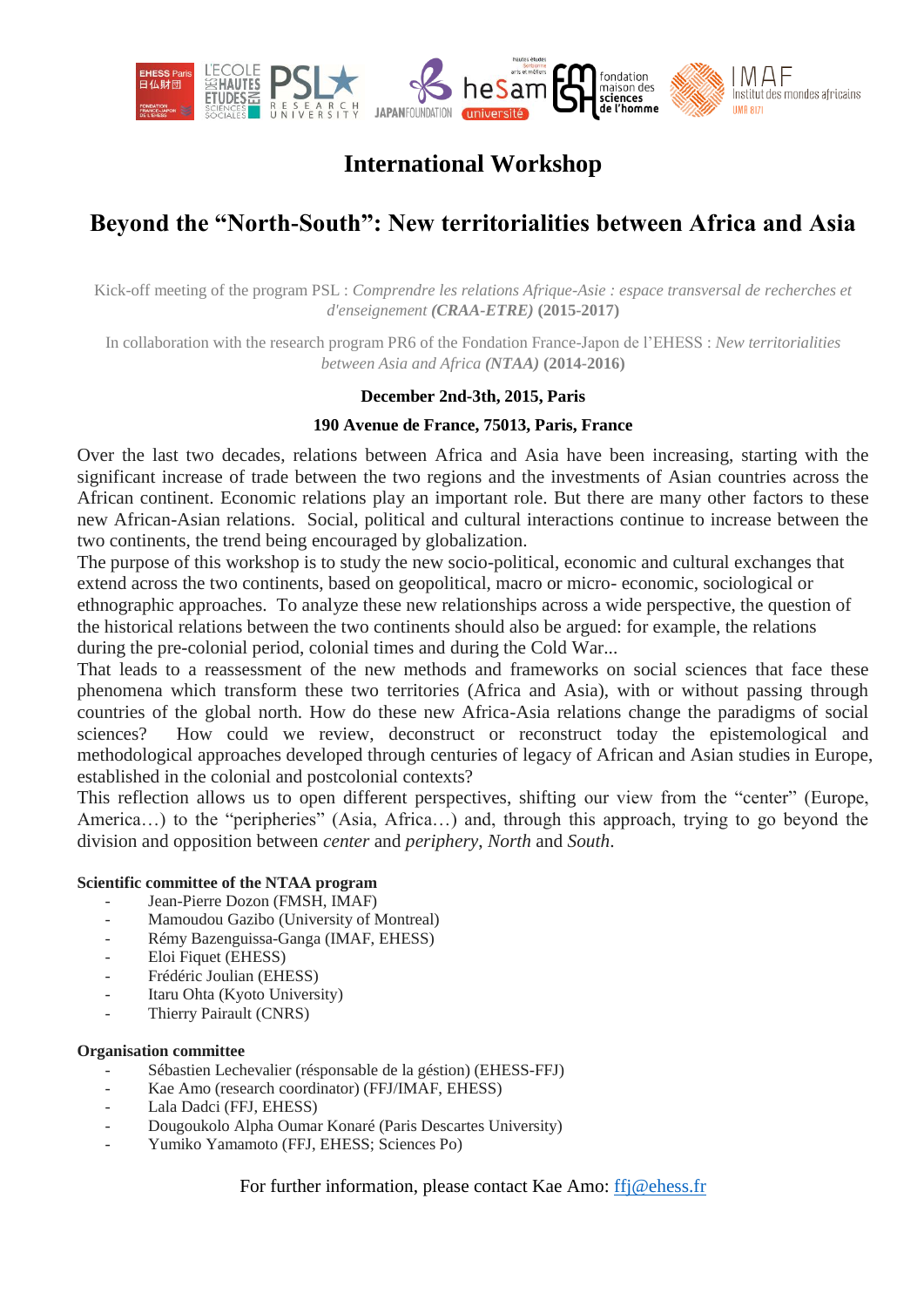

# **Program**

## **Wednesday, December 2th, 2015**

**Venue: EHESS-Bld. Le France, 190 Avenue de France 75013 Paris, Salle Jean-Pierre Vernant (8th floor).**

| $17:00 - 18:30$ | Presentation and kick-off of program PSL "Understanding the relations              |
|-----------------|------------------------------------------------------------------------------------|
|                 | between Africa and Asia: Creating a interdisciplinary space of research and        |
|                 | education" (CRAA-ETRE)                                                             |
|                 | <b>Introduction:</b> Henri Berestycki (EHESS, CAMS) Dean of Research PSL           |
|                 | Presentation of the Program CRAA-ETRE : Rémy Bazenguissa-Ganga (EHESS,             |
|                 | IMAF), scientific coordinator of the program; Sébastien Lechevalier (EHESS-FFJ),   |
|                 | president of the France-Japan Foundation of the EHESS; Kae Amo (EHESS-FFJ,         |
|                 | IMAF), research coordinator.                                                       |
|                 | Members (within PSL): Giorgio Blundo (EHESS), Caroline Bodolec (CNRS,              |
|                 | CECMC), Lisa Chauvet (Paris Dauphine University), Ken Daimaru (EHESS, FFJ), Eloi   |
|                 | Ficquet, (EHESS, CEIFR), Bernard-Rene Guillochon (Paris Dauphine University),      |
|                 | Frédéric Joulian (EHESS), Catherine Laffineur (Paris Dauphine University), Kennedy |
|                 | Loraine (EHESS, CEIAS), El Mouhoub Mouhoud (Paris Dauphine University), Thierry    |
|                 | Pairault (CNRS), Pascale Rabault-Feuerhahn (CNRS ENS), Yann Philippe Tastevin      |
|                 | (CNRS), Yumiko Yamamoto (EHESS, FFJ)                                               |
| $18:30 - 20:00$ | Reception                                                                          |

# **Thursday, Decembre 3, 2015, EHESS-Bld. Le France, Salle 638 (6th floor) 190 Avenue de France 75013 Paris**

#### **Venue : EHESS-Bld. Le France, 190 Avenue de France, 75013, Paris, France, Conference Rooms CNRS, 638-640.**

| $9:30-10:00$    | Registration                                                                                                                                                                                                  |
|-----------------|---------------------------------------------------------------------------------------------------------------------------------------------------------------------------------------------------------------|
| $10:00 - 10:15$ | Introduction and welcome: Sébastien Lechevalier (EHESS, FFJ)                                                                                                                                                  |
|                 | Opening remarks: Jean-Pierre Dozon (FMSH)                                                                                                                                                                     |
| $10:15 - 12:00$ | Panel 1: Africa - Asia relations. Beyond the North-South: new methodological<br>and epistemological perspectives                                                                                              |
|                 | <b>Eloi Fiquet</b> (EHESS): "Tearing the map and holding the helm. From the celestial<br>view of continents, to the ground level experience of travel and trade as structuring<br>flows".                     |
|                 | <b>Takezawa Soichiro</b> (National Museum of Ethnology, Japan) "10th century Chinese"<br>porcelain excavated in Gao, West Africa"                                                                             |
|                 | <b>Oussouby Sacko</b> (Kyoto Seika University, Japan): "Socio-Anthropological<br>Approach on Community and Family Transitions in Malian and Japanese Society<br>trough Space Use Observation"                 |
|                 | <b>Philippe M.F. Peycam</b> (Leiden University, International Institute for Asian Studies,<br>Netherlands): "Preliminary Thoughts on the September 2015 Conference Africa-<br>Asia – A New Axis of Knowledge" |
|                 | Chair: Jean-Pierre Dozon (FMSH)                                                                                                                                                                               |
|                 | Discussant: Kae Amo (EHESS, FFJ, IMAF)                                                                                                                                                                        |
| $12:00 - 13:00$ | Lunch                                                                                                                                                                                                         |
| $13:00 - 14:45$ | Panel 2: Geopolitical reconfiguration and new power relations. States,<br>International organizations and territorial challenges.                                                                             |
|                 | Antoine Kernen (University of Lausanne, Switzerland) "Is the "emerging<br>Africa" discurse imported from Asia?"                                                                                               |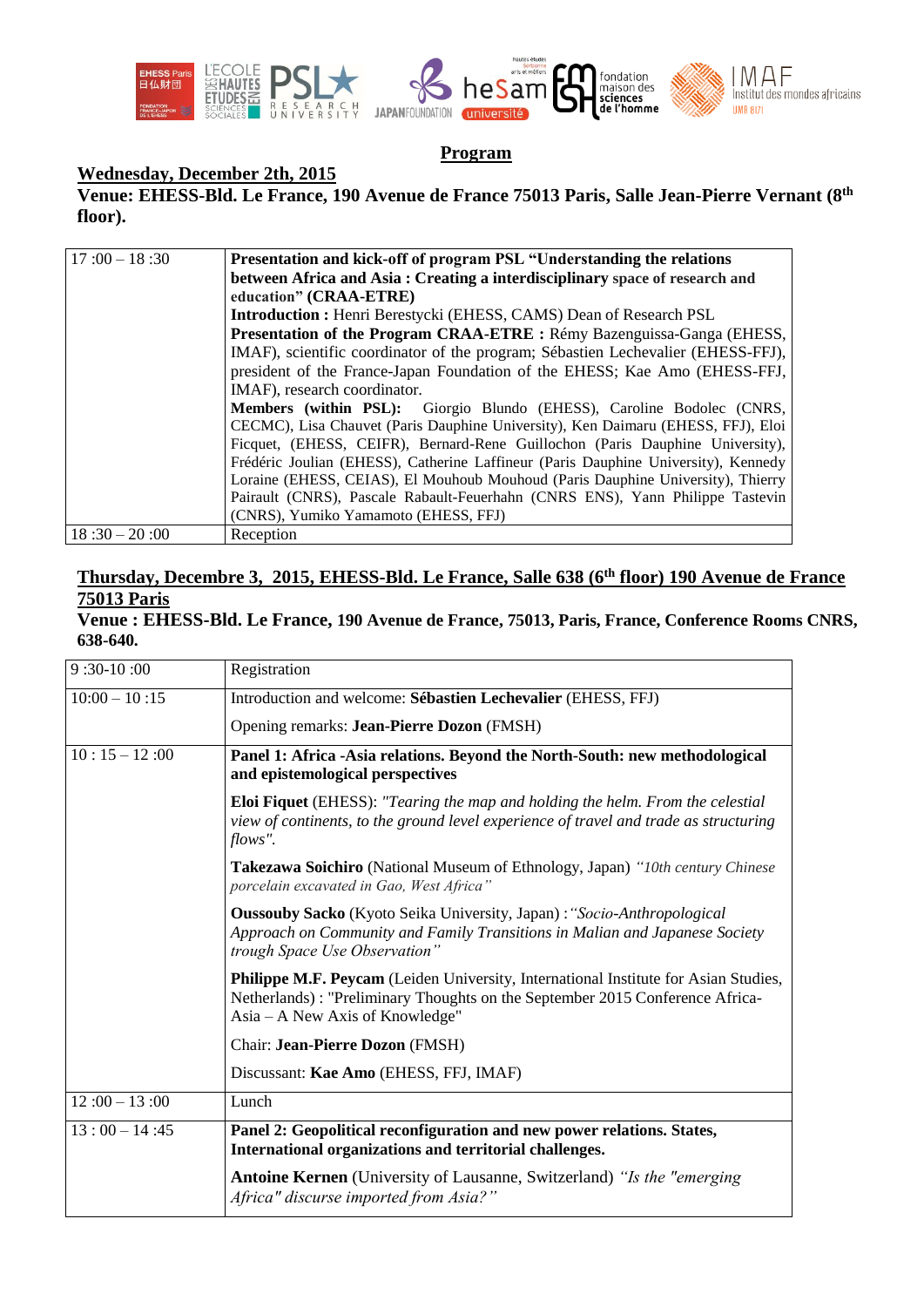| <b>EHESS Paris</b><br>日仏財団 | hautes étude:<br>arts et métiers<br>ondation <sup>:</sup><br>maison des<br>າeSam<br>itut des mondes africains<br>de l'homme<br>UMR 8171<br><b>JAPANFOUNDAT</b><br><b>VERSITY</b> |
|----------------------------|----------------------------------------------------------------------------------------------------------------------------------------------------------------------------------|
|                            | Mayuka Tanabe (Leiden University, Netherlands) "Local effects of Japanese-<br>Moroccan cooperation in the fishing industry on the Atlantic coast"                                |
|                            | Folashadé Soulé-Kohndou (London School of Economics - LSE, UK),<br>"Passive agents? Bureaucratic Agency in Africa-China negotiations: a case<br>study of Benin"                  |
|                            | Pooja Jain (Science Po) "Investigating the dynamics of South-South<br>Partnerships: India's foray in Africa"                                                                     |
|                            | <b>Chair: Thierry Pairault (CNRS)</b>                                                                                                                                            |
|                            | Discussant: Yumiko Yamamoto (EHESS, FFJ)                                                                                                                                         |
| $14:45 - 15:15$            | Coffee break                                                                                                                                                                     |
| $15:15-17:00$              | Panel 3: Mobility, networks and cultural hybridisation.                                                                                                                          |
|                            | Frédérique Louveau (Gaston Berger University, Senegal) "The conversion of<br>African followers of a new Japanese religion in West Africa"                                        |
|                            | Alessandro Jedlowski, (University of Liège, Belgium) "Between soft power and<br>strategic opportunism: Collaborations between the Indian and the Nigerian film<br>industries"    |
|                            | Takao Shimizu (Research Institute for Humanity and Naature - RIHN, Japan) "Why<br>his knee was broken? : Exposing the discrimination against an African resident in<br>Japan"    |
|                            | <b>Caroline Bodolec</b> (CNRS, CECMC) "Be a Heritage Model for Developing<br>Countries? A People Republic of China's Ambition"                                                   |
|                            | Chair: Loraine Kennedy (CNRS, CEIAS)                                                                                                                                             |
|                            | Commentator : Dougoukolo Alpha Oumar Konaré (Paris Descartes University)                                                                                                         |
| $17:00 - 17:30$            | Coffee Break, greeting of external guests.                                                                                                                                       |
| $17:30 - 19:00$            | Roundtable: Culture of Peace and Non-Violence: an Asian-African perspective.                                                                                                     |
|                            | With the support of the Permanent Delegations of Japan and Mali to UNESCO                                                                                                        |
|                            | <b>Panelists:</b>                                                                                                                                                                |
|                            | Satoshi Nara (Minister, Permanent Delegation of Japan to UNESCO)                                                                                                                 |
|                            | <b>Oumar Keita</b> (Ambassador, Permanent Delegate of Mali to UNESCO),                                                                                                           |
|                            | Kadidia Gazibo (University of Tahoua, Niger),                                                                                                                                    |
|                            | <b>Ibrahim Assane Mayaki</b> (Chief Executive Officer of the New Partnership for<br>Africa's Development - NEPAD)                                                                |
|                            | Dominique Saatenang (African Kung-fu Master and Ambassador of the Shaolin<br>Temple, China)                                                                                      |
|                            | Moderator: Oumarou Barry (Press Specialist, Former Editor-in-Chief and Presenter<br>of two Pan-African TV Shows)                                                                 |
| $19:00 - 19:10$            | Closing remarks: Sébastien Lechevalier (EHESS, FFJ)                                                                                                                              |
| $19:10-20:30$              | Reception                                                                                                                                                                        |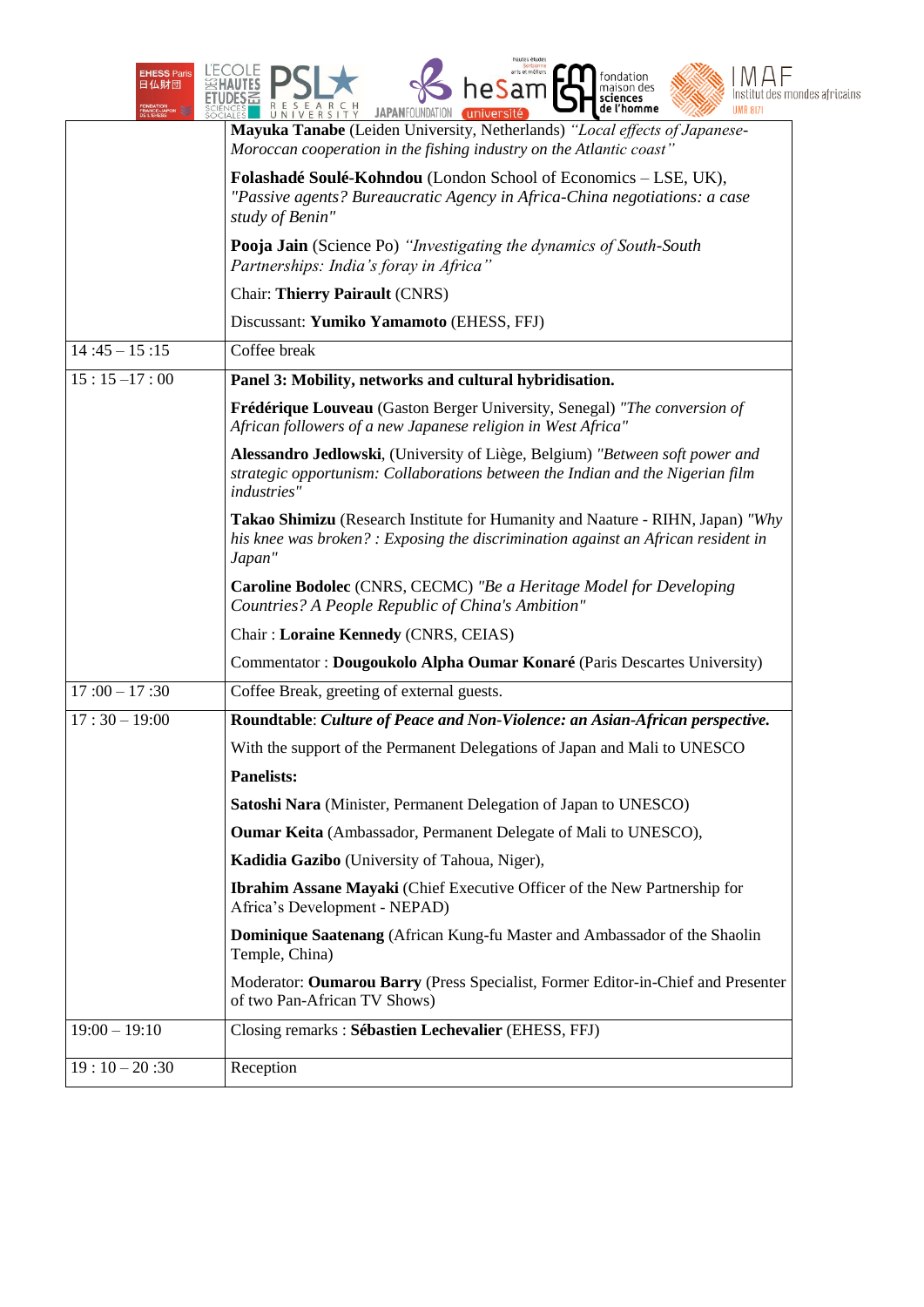

# **Colloque international**

# **Au-delà du « Nord-Sud »: Nouvelles territorialités entre l'Afrique et l'Asie**

Lancement du programme PSL : *Comprendre les relations Afrique-Asie : espace transversal de recherches et d'enseignement (CRAA-ETRE)* **(2015-2017)**

En collaboration avec le programme de recherche PR6 de la Fondation France-Japon de l'EHESS : *Nouvelles territorialités entre l'Afrique et l'Asie (NTAA)* **(2014-2016)**

### **Les 2-3 décembre 2015, Paris**

Au cours des vingt dernières années, jamais les relations entre l'Afrique et l'Asie n'ont été aussi intenses qu'aujourd'hui, à commencer par l'accroissement significatif des échanges commerciaux entre les deux régions, et les investissements massifs des pays asiatiques dans les diverses contrées du continent africain. Les rapports économiques jouent donc un rôle primordial. Mais il ne s'agit pas uniquement de cela. Les interactions sociales, politiques et culturelles ne cessent de s'intensifier entre les deux continents. Une tendance qui est favorisée par le phénomène de la mondialisation.

L'objectif de la journée est d'étudier les nouvelles mouvances sociopolitiques, économiques et culturelles qui traversent les deux continents, en s'appuyant sur des travaux géopolitiques, macro ou microéconomiques, sociologiques ou encore ethnographiques. Afin d'analyser ces nouveaux rapports à travers une largeur perspective, la question des relations historiques entre deux continents seront également traitée : par exemple, les relations durant la période précoloniale, l'époque coloniale ou durant la guerre froide…

Il s'agit également de réfléchir sur les nouvelles méthodes et théories de recherches en sciences sociales face à ces phénomènes qui traversent les deux territoires en passant ou non par les pays du « Nord ». Comment les nouveaux rapports Afrique-Asie modifient le paradigme des recherches en sciences sociales? Comment pourrions-nous déconstruire ou reconstruire les approches épistémologiques ou méthodologiques établies à travers les siècles d'héritage de recherches en sciences sociales sur l'Afrique et sur l'Asie, fondé essentiellement dans les contextes colonial et postcolonial ?

Cet approche nous permet d'ouvrir les différentes perspectives, en déplacent nos regards du « centre » (Europe, Amérique…) vers les « périphéries » (Afrique, Asie…) et, à travers ce déplacement du regard, essayer d'aller au-delà de ces découpages et oppositions entre *centre* et *périphérie*, *Nord* et *Sud*.

### **Comité scientifique du programme NTAA**

- Jean-Pierre Dozon (FMSH, IMAF)
- Mamoudou Gazibo (Université de Montréal)
- Rémy Bazenguissa-Ganga (EHESS)
- Eloi Fiquet (EHESS)
- Frédéric Joulian (EHESS)
- Itaru Ohta (Kyoto University)
- Thierry Pairault (CNRS)

#### **Equipe d'organisation**

- Sébastien Lechevalier (résponsable de la géstion) (EHESS-FFJ)
- Kae Amo (coordinatrice) (EHESS-FFJ -IMAF)
- Lala Dadci (EHESS- FFJ)
- Dougoukolo Alpha Oumar Konaré (Paris Decartes)
- Yumiko Yamamoto (EHESS- FFJ, Sciences Po)

Pour plus d'information : [ffj@ehess.fr](mailto:ffj@ehess.fr)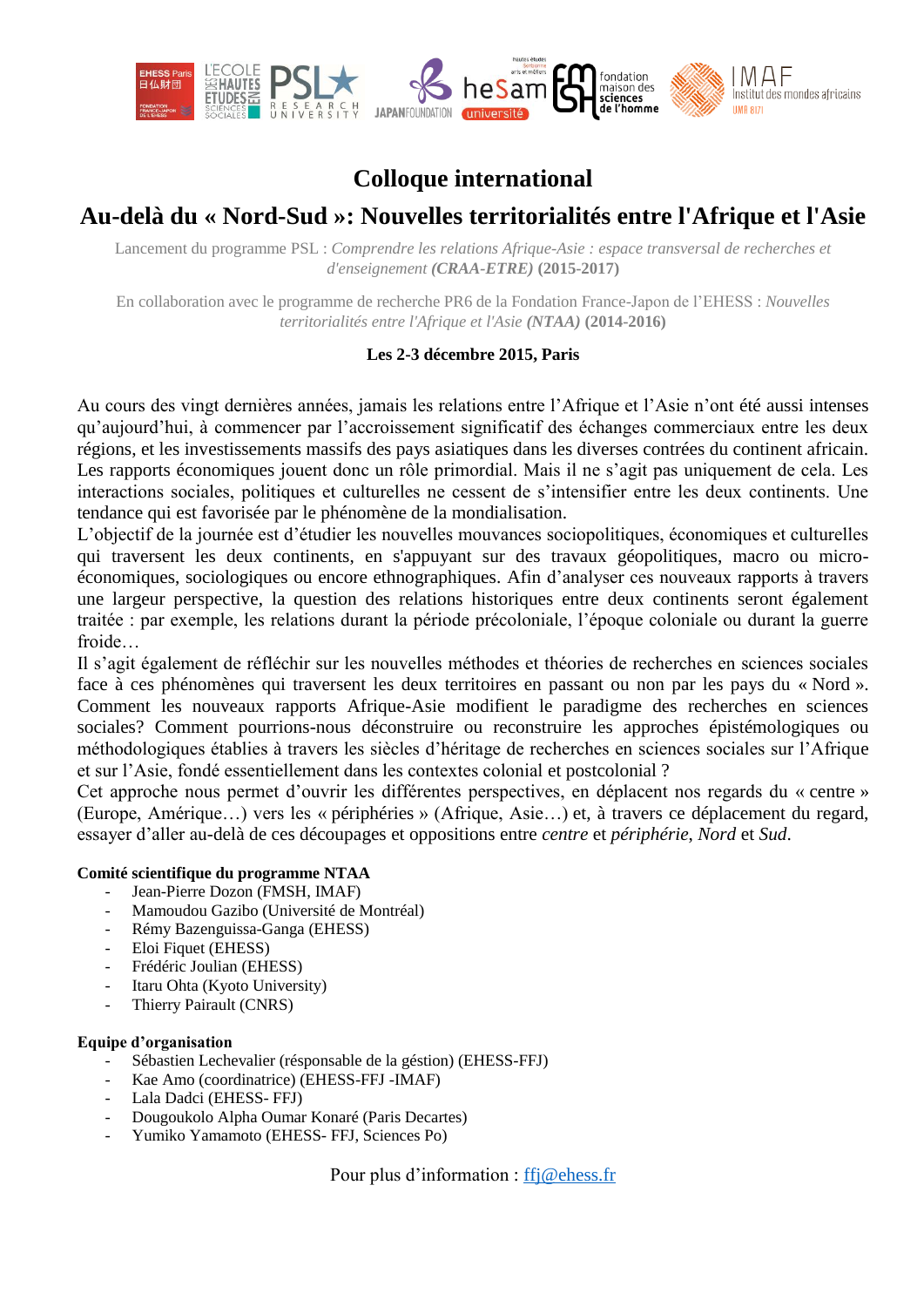

### **Programme**

# **Le mercredi 2 décembre 2015**

**Lieu : l'EHESS, 190 Avenue de France 75013 Paris, Salle Jean-Pierre Vernant (8ème étage)**

| $17:00 - 19:00$ | Présentation et lancement du programme PSL : Comprendre les relations Afrique-            |
|-----------------|-------------------------------------------------------------------------------------------|
|                 | Asie : espace transversal de recherches et d'enseignement (CRAA-ETRE)                     |
|                 | <b>Introduction : Introduction : Henri Berestycki (EHESS, CAMS) Doyen de la recherche</b> |
|                 | de PSL                                                                                    |
|                 | Présentation du programme CRAA-ETRE : Rémy Bazenguissa-Ganga (EHESS,                      |
|                 | IMAF), responsable scientifique du programme ; Sébastien Lechevalier (EHESS, FFJ),        |
|                 | Président de la Fondation France-Japon de l'EHESS; Kae Amo (EHESS, FFJ, IMAF),            |
|                 | coordinatrice.                                                                            |
|                 | Membres du programme PSL : Giorgio Blundo (EHESS), Caroline Bodolec (CNRS,                |
|                 | CECMC), Lisa Chauvet (Paris Dauphine University), Ken Daimaru (EHESS, FFJ), Eloi          |
|                 | Ficquet, (EHESS, CEIFR), Bernard-Rene Guillochon (Paris Dauphine University), Frédéric    |
|                 | Joulian (EHESS), Catherine Laffineur (Paris Dauphine University), Kennedy Loraine (EHESS, |
|                 | CEIAS), El Mouhoub Mouhoud (Paris Dauphine University), Thierry Pairault (CNRS),          |
|                 | Pascale Rabault-Feuerhahn (CNRS ENS), Yann Philippe Tastevin (CNRS), Yumiko               |
|                 | Yamamoto (EHESS, FFJ)                                                                     |
| $19:00 - 20:00$ | Cocktail                                                                                  |
|                 |                                                                                           |

### **Le jeudi 3 décembre 2015**

### **Lieu : l'EHESS, 190 Avenue de France 75013 Paris, avenue de France, 75013, Salles CNRS, 638-640. 190.**

| $9:30-10:00$    | Accueil.                                                                                                                                                                                                                       |
|-----------------|--------------------------------------------------------------------------------------------------------------------------------------------------------------------------------------------------------------------------------|
| $10:00 - 10:15$ | Mots de bienvenue : Sébastien Lechevalier (EHESS, FFJ).                                                                                                                                                                        |
|                 | Introduction : Jean-Pierre Dozon (FMSH)                                                                                                                                                                                        |
| $10:15 - 12:00$ | Panel 1 : Les relations Afrique-Asie au-delà du Nord-Sud : nouvelles perspectives<br>méthodologiques et épistémologiques.                                                                                                      |
|                 | <b>Eloi Fiquet</b> (EHESS): "Tearing the map and holding the helm. From the celestial view of<br>continents, to the ground level experience of travel and trade as structuring flows".                                         |
|                 | Takezawa Soichiro (National Museum ou Ethnology, Japon) : « Les porcelaines chinoises<br>du 10ème siècle découvertes à Gao en Afrique de l'Ouest »                                                                             |
|                 | <b>Oussouby Sacko</b> (Kyoto Seika University, Japon) « Approche socio-anthropologique sur<br>la transition de la communauté et de la famille dans les sociétés malienne et Japonaise à<br>Travers l'utilisation de l'espace » |
|                 | Philippe M.F. Peycam (Université de Leiden, International Institute for Asian Studies,<br>Pays-Bas) "Preliminary Thoughts on the September 2015 Conference Africa-Asia - A New<br>Axis of Knowledge"                           |
|                 | Chair: Jean-Pierre Dozon (FMSH)                                                                                                                                                                                                |
|                 | Discutant: Kae Amo (EHESS, FFJ, IMAF)                                                                                                                                                                                          |
| $12:00 - 13:00$ | Pause-déjeuner                                                                                                                                                                                                                 |
| $13:00 - 14:45$ | Panel 2 : Reconfiguration géopolitique et nouveaux rapports de pouvoir. États,<br>organismes transnationaux et enjeux régionaux.                                                                                               |
|                 | <b>Antoine Kernen</b> (Université de Lausanne, Suisse) « Le discours sur l'émergence en<br>Afrique est-il un produit d'importation asiatique ? »                                                                               |